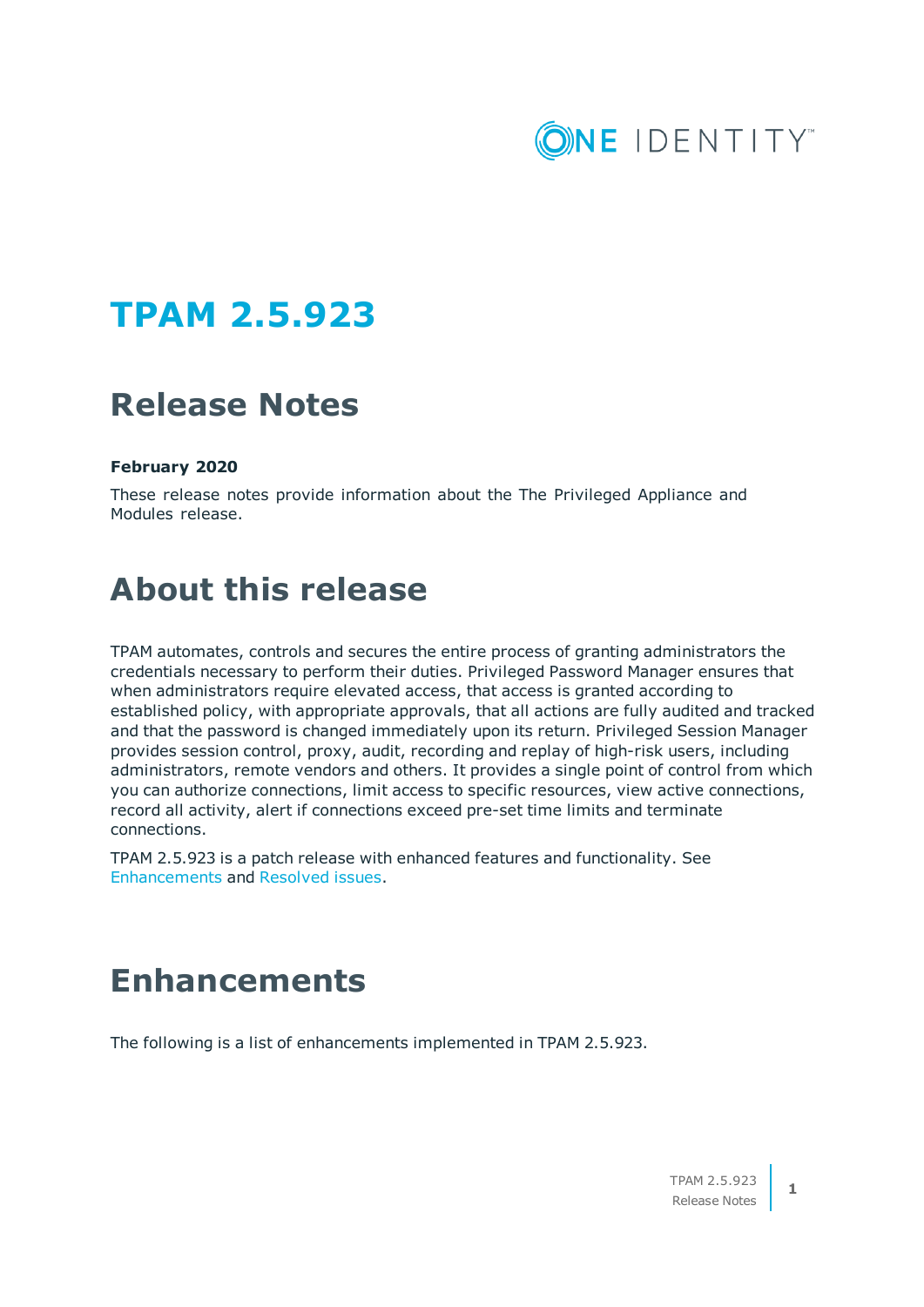### **Table 1: Enhancements**

| <b>Enhancement</b>                                                                                                                                                                                                    | <b>Issue ID</b> |
|-----------------------------------------------------------------------------------------------------------------------------------------------------------------------------------------------------------------------|-----------------|
| Added ability to set minimum TLS version required for cache server<br>communication from 1.0 through 1.2. New menu options have been added<br>in the cache menu. Please see the TPAM Administrator Guide for details. | 8896            |
| Added more ciphers that can be enabled/disabled for use by the cache<br>server. See the TPAM Administrator Guide for details.                                                                                         | 8896            |
| Introduced a restriction of ciphers used for TLS negotiation when only<br>TLS 1.2 is enabled in TPAM. See the TPAM System Administrator Guide for<br>a list of ciphers.                                               | 10457,10488     |
| The following recommended Microsoft security updates have been<br>included in this release to ensure TPAM is configured with the latest<br>security updates: KB4520003, KB4525233, KB4530692, KB4534314.              | 10502           |

## **Resolved issues**

The following is a list of issues resolved in this hotfix.

### **Table 2: Resolved issues**

| <b>Resolved issue</b>                                                                                          | <b>Issue ID</b> |
|----------------------------------------------------------------------------------------------------------------|-----------------|
| Address potential deadlock situation when creating password and session<br>requests in high-load environments. | 10483           |
| Problems adding an account when using Internet Explorer v11                                                    | 10484           |
| Password generation could fail under heavy loads from multiple user<br>sessions.                               | 10485           |
| Updated Linux platform to include additional error conditions when<br>managing passwords.                      | 10499           |
| Archive server test fails when archive server name contains @ or<br>backslash "\"                              | 10508           |

## **Known issues**

The following is a list of issues, including those attributed to third-party products, known to exist at the time of release.

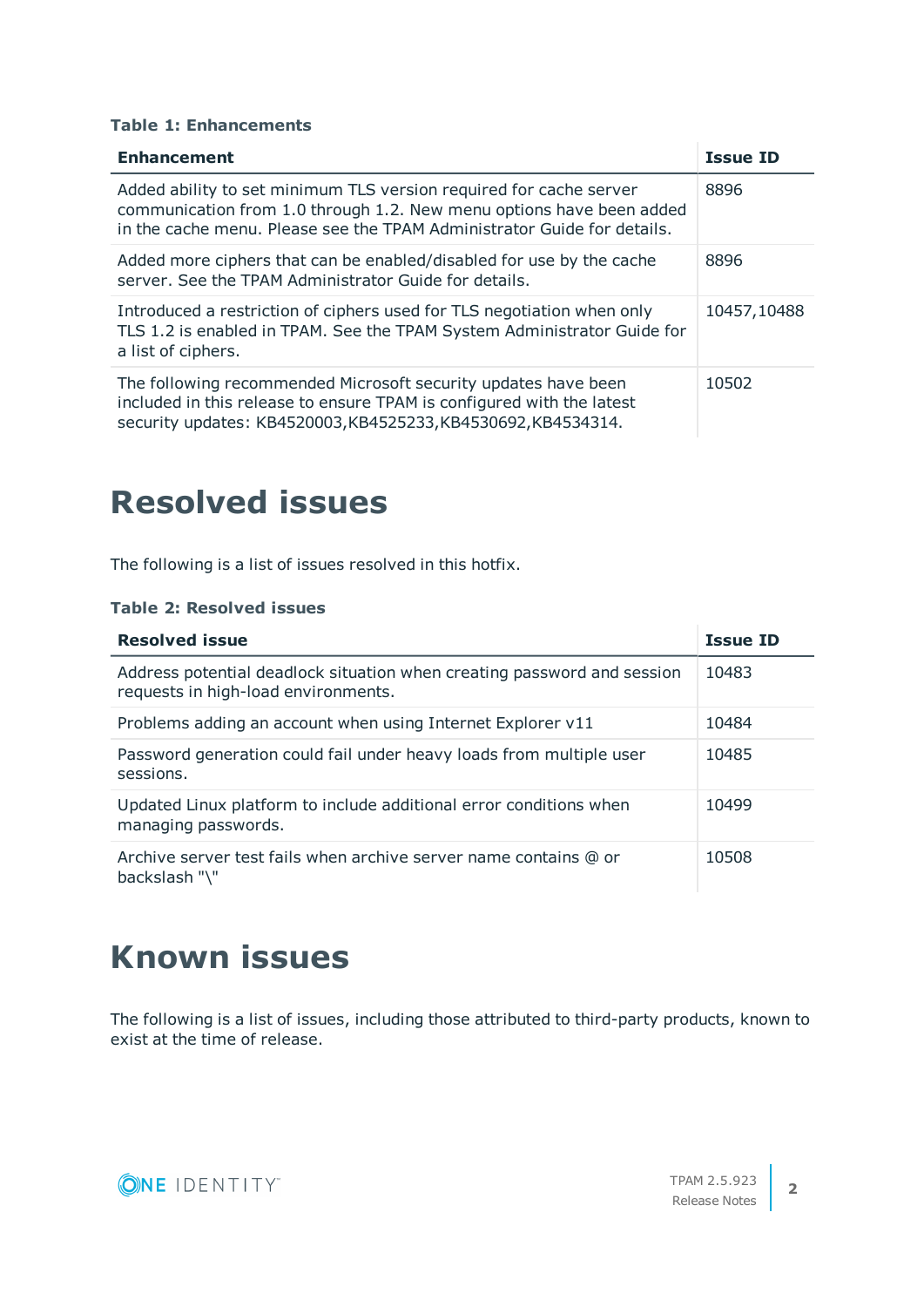### **Table 3: General known issues**

| <b>Known Issue</b>                                                                                                                                                                                        | <b>Issue</b><br><b>ID</b> |
|-----------------------------------------------------------------------------------------------------------------------------------------------------------------------------------------------------------|---------------------------|
| TPAM appliances are shipping out with the session log deletion global setting set<br>at 9999 days as the default instead of 90 days. Workaround: Go to global settings<br>and adjust the value.           | 6638                      |
| PSM file transfer using SCP can fail when a session is hosted by DPA v3 or<br>console when older key exchange algorithms and ciphers are not allowed. SCP<br>archive servers could have the same problem. | 7346                      |
| TPAM does not support privileged password management through a DPA for<br>Microsoft SQL Server systems using Windows authenticated functional accounts<br>or if the network address is a named instance.  | 7552                      |
| A disabled Windows account with a password mismatch will be reported as a<br>mismatch when checked through a DPA and disabled when checked through the<br>TPAM console.                                   | 8522                      |
| For Windows accounts if a password is expired and "Use this account's current<br>password to change the password?" is selected, the password cannot be changed.                                           | 8639                      |
| TLS 1.2 is not supported for RDP on DPA v3.                                                                                                                                                               | 8910                      |

### **Table 4: Third-party known issues**

| <b>Known Issue</b>                                                                                                                                                                                                                                                                                                                                                                                                                                                                                                                                                                                   | <b>Issue</b><br><b>ID</b> |
|------------------------------------------------------------------------------------------------------------------------------------------------------------------------------------------------------------------------------------------------------------------------------------------------------------------------------------------------------------------------------------------------------------------------------------------------------------------------------------------------------------------------------------------------------------------------------------------------------|---------------------------|
| Notifications are not occurring when restricted commands are run on Windows®<br>8.1 systems that have the latest Windows® updates applied. Microsoft is<br>researching the problem, no current workaround.                                                                                                                                                                                                                                                                                                                                                                                           | 7218                      |
| For Windows accounts, when the Use this account's password to change<br>the password? is selected for an account, the password change will fail if the<br>password is longer than 63 characters.                                                                                                                                                                                                                                                                                                                                                                                                     | 8581                      |
| All fully patched Microsoft Windows platforms have a new Microsoft security<br>policy setting called "Network access: Restrict clients allowed to make<br><b>remote calls to SAM".</b> TPAM requires that any managed account has this<br>policy set to 'Allow' in order for TPAM's check password functionality to be<br>successful. The managed account can be defined explicitly or as a member of a<br>group. A Deny permission will take precedent over an Allow permission if<br>multiple permissions exist. Further information can be found: https://sup-<br>port.oneidentity.com/kb/239045/ | 10121                     |

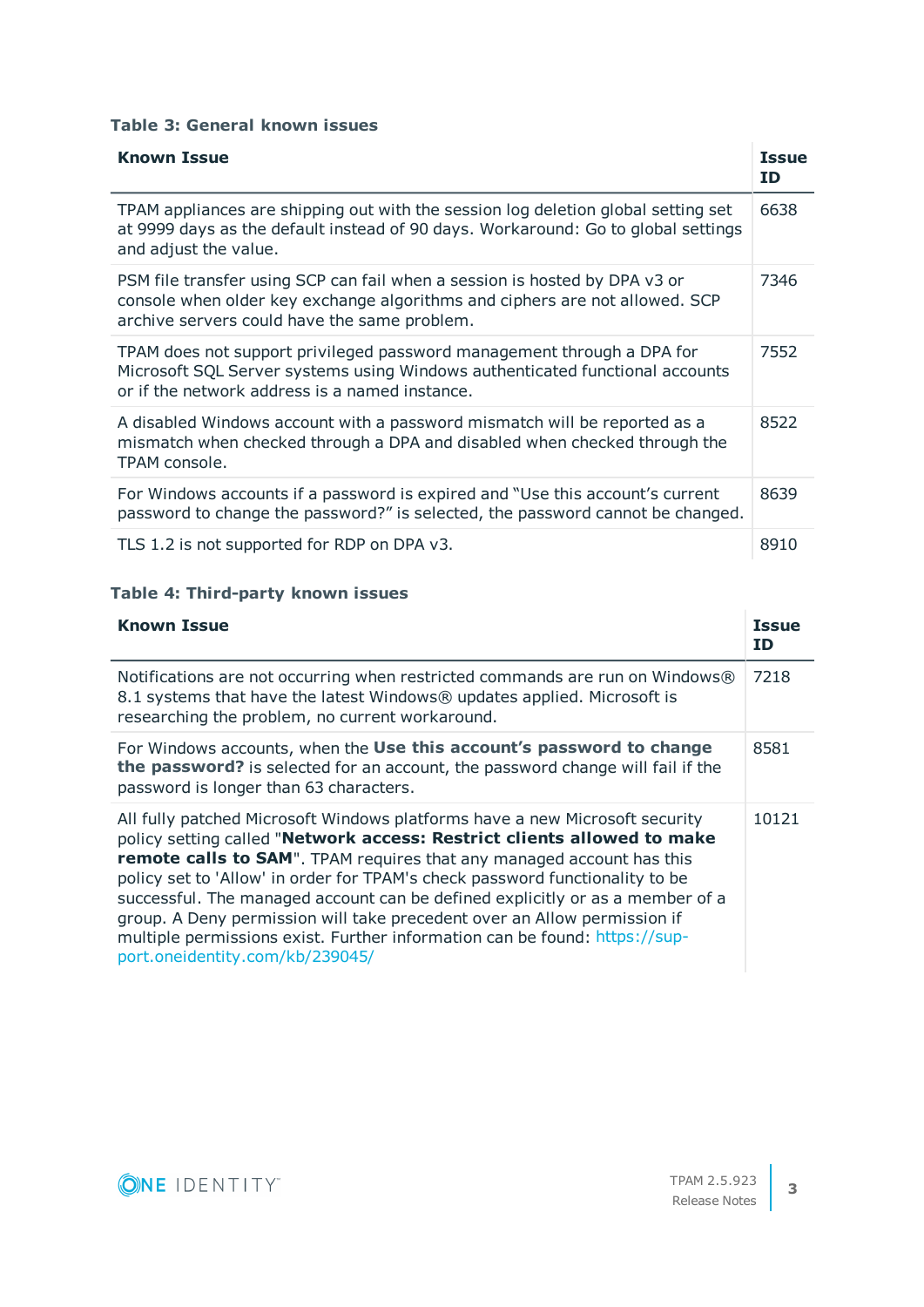# **System requirements**

Before installing TPAM 2.5.923, ensure that your system meets the following minimum software requirements.

## **Browser requirements**

### **Table 5: Browser requirements**

| <b>Requirement</b>                                       | <b>Details</b>         |
|----------------------------------------------------------|------------------------|
| Microsoft Internet Explorer                              | $v 11$ (32 and 64 bit) |
| NOTE: IE is not supported in compatibility<br>O<br>mode. |                        |
| Mozilla Firefox                                          | $v 68 +$               |
| Google Chrome                                            | $v$ 79+                |
| Microsoft Edge                                           | $v 44+$                |

### **Java requirements**

### **Table 6: Java requirements**

| Requirement | <b>Details</b>                                             |
|-------------|------------------------------------------------------------|
| Java        | v8 or higher required for PSM. 32 and 64 bit are supported |

### **Standard platforms supported**

TPAM will only support versions of platforms that are supported by the vendor up to October 1, 2018. Versions of the platforms listed below released after that date may not work. In the event that a new version of a platform does not work or the platform is not listed below, then it is possible it may work through custom platforms. The TPAM Custom Platform guide includes instructions on setting up custom platforms. For assistance configuring custom platforms please contact [Professional](https://support.oneidentity.com/professional-services-product-select) Services. Customers needing support for newer platforms should migrate to One Identity Safeguard. Please contract your sales representative for more information.

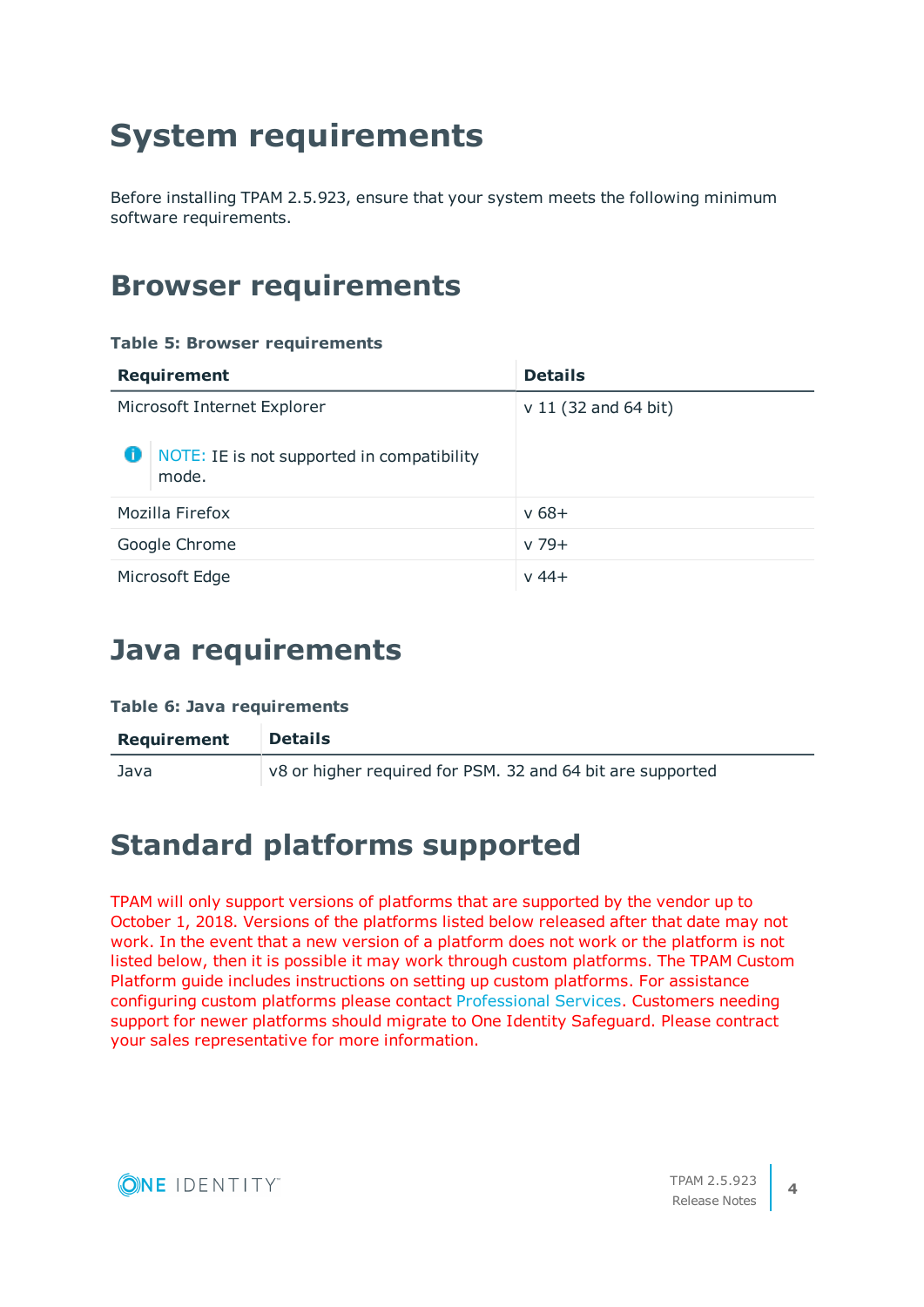For TPAM releases under full and limited support we will not be adding any new platforms. For releases under full support we will look at fixing breaks that occur in the supported platforms. For releases under limited support our policy is that no new codes fixes will be generated except under extreme circumstances and at our discretion.

| <b>Platform</b>             | <b>Privileged Password</b><br><b>Manager</b> | <b>Privileged Session</b><br><b>Manager</b> |
|-----------------------------|----------------------------------------------|---------------------------------------------|
| AIX                         | $\checkmark$                                 | $\checkmark$                                |
| <b>AIX LDAP</b>             | $\checkmark$                                 | $\checkmark$                                |
| AS/400                      | $\checkmark$                                 | $\checkmark$                                |
| <b>BoKS</b>                 | $\checkmark$                                 |                                             |
| <b>BoKS Linux</b>           | $\checkmark$                                 |                                             |
| Check Point SP              | $\checkmark$                                 |                                             |
| <b>Cisco ACS</b>            | $\checkmark$                                 |                                             |
| Cisco CatOS                 | $\checkmark$                                 | $\checkmark$                                |
| Cisco PIX                   | $\checkmark$                                 | $\checkmark$                                |
| Cisco Router (SSH)          | $\checkmark$                                 | $\checkmark$                                |
| Cisco Router (TEL)          | $\checkmark$                                 | $\checkmark$                                |
| CyberGuard                  | $\checkmark$                                 | $\checkmark$                                |
| <b>Dell Remote Access</b>   | $\checkmark$                                 | $\checkmark$                                |
| <b>Dell Remote Access</b>   | $\checkmark$                                 |                                             |
| <b>ForeScout CounterACT</b> | $\checkmark$                                 | $\checkmark$                                |
| Fortinet                    | $\checkmark$                                 |                                             |
| Fortinet v5                 | $\checkmark$                                 |                                             |
| FreeBSD                     | $\checkmark$                                 | $\checkmark$                                |
| H <sub>3</sub> C            | $\checkmark$                                 | $\checkmark$                                |
| HP iLO                      | $\checkmark$                                 | $\checkmark$                                |
| HP iLO2                     | $\checkmark$                                 | $\checkmark$                                |
| HP iLO3                     | $\checkmark$                                 |                                             |
| HP ILO4                     | $\checkmark$                                 |                                             |
| HP Tandem Nonstop           | $\checkmark$                                 | $\checkmark$                                |

**Table 7: Standard platforms supported**



**5**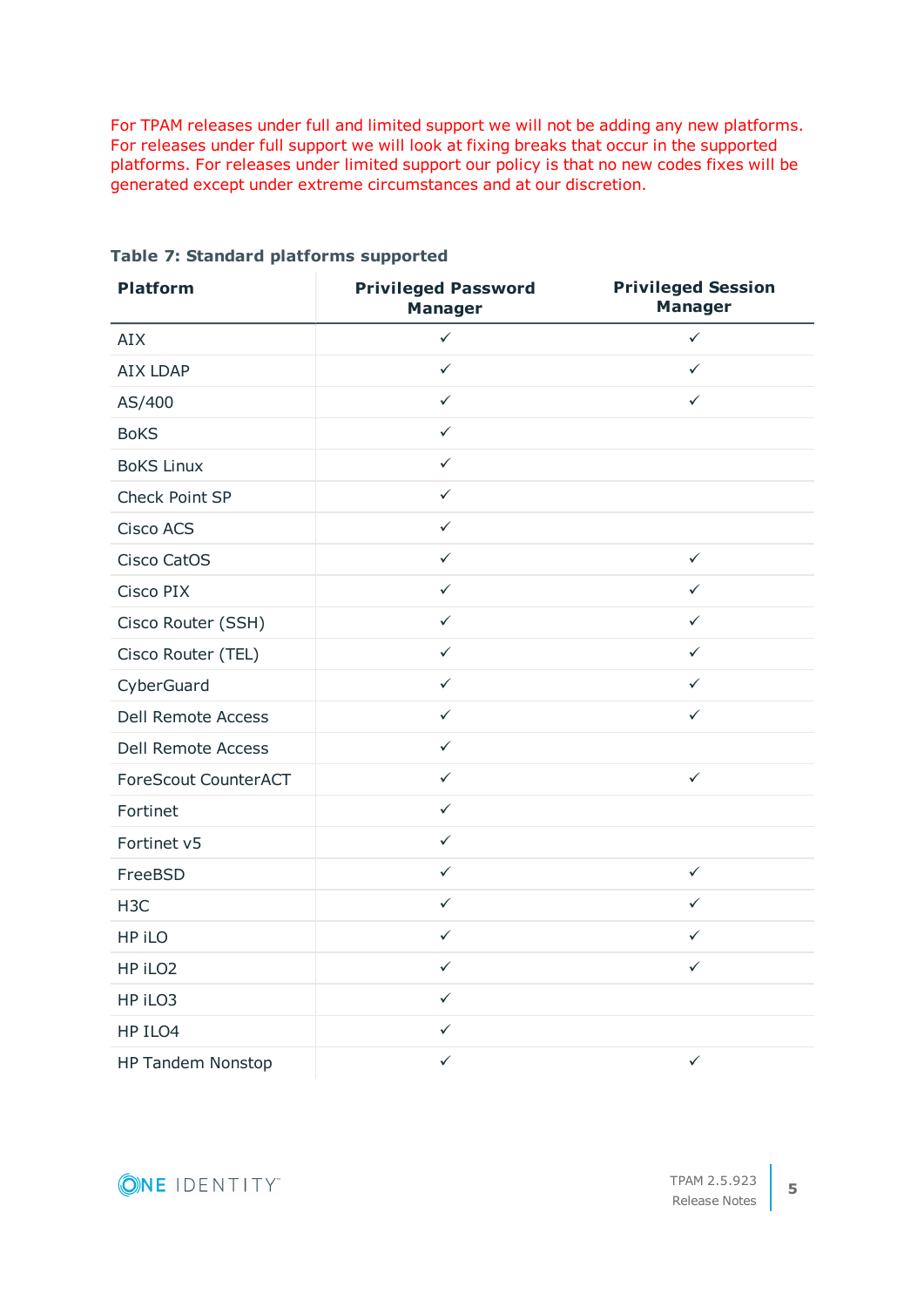| <b>Platform</b>                 | <b>Privileged Password</b><br><b>Manager</b> | <b>Privileged Session</b><br><b>Manager</b> |
|---------------------------------|----------------------------------------------|---------------------------------------------|
| HP-UX                           | $\checkmark$                                 | $\checkmark$                                |
| <b>HP-UX Shadow</b>             | $\checkmark$                                 | $\checkmark$                                |
| HP-UX Untrusted                 | $\checkmark$                                 | $\checkmark$                                |
| <b>IBM 4690 POS</b>             | $\checkmark$                                 | ✓                                           |
| <b>IBM DataPower</b>            | $\checkmark$                                 |                                             |
| <b>IBM HMC</b>                  | $\checkmark$                                 | $\checkmark$                                |
| Juniper (JUNOS)                 | $\checkmark$                                 | ✓                                           |
| <b>LDAP</b>                     | $\checkmark$                                 |                                             |
| <b>LDAPS</b>                    | $\checkmark$                                 |                                             |
| Linux                           | $\checkmark$                                 | $\checkmark$                                |
| Mac OS X                        | $\checkmark$                                 | $\checkmark$                                |
| Mainframe                       | $\checkmark$                                 | $\checkmark$                                |
| Mainframe ACF2                  | $\checkmark$                                 | ✓                                           |
| Mainframe LDAP ACF2             | $\checkmark$                                 |                                             |
| Mainframe LDAP RACF             | $\checkmark$                                 | $\checkmark$                                |
| Mainframe LDAP TS               | $\checkmark$                                 | $\checkmark$                                |
| Mainframe TS                    | $\checkmark$                                 | $\checkmark$                                |
| MariaDB (Use MySQL<br>platform) | $\checkmark$                                 |                                             |
| Microsoft SQL Server            | $\checkmark$                                 | $\checkmark$ DPA required                   |
| MySQL                           | $\checkmark$                                 |                                             |
| MySQL 5.6, 5.7                  | $\checkmark$                                 |                                             |
| NetApp Filer 8.x                | $\checkmark$                                 |                                             |
| NetScreen                       | $\checkmark$                                 | $\checkmark$                                |
| $NIS+$                          | $\checkmark$                                 |                                             |
| Nokia IPSO                      | $\checkmark$                                 | $\checkmark$                                |
| <b>Novell NDS</b>               | $\checkmark$                                 |                                             |
| <b>OPENVMS</b>                  | $\checkmark$                                 | $\checkmark$                                |
| Oracle                          | $\checkmark$                                 | $\checkmark$ DPA required                   |

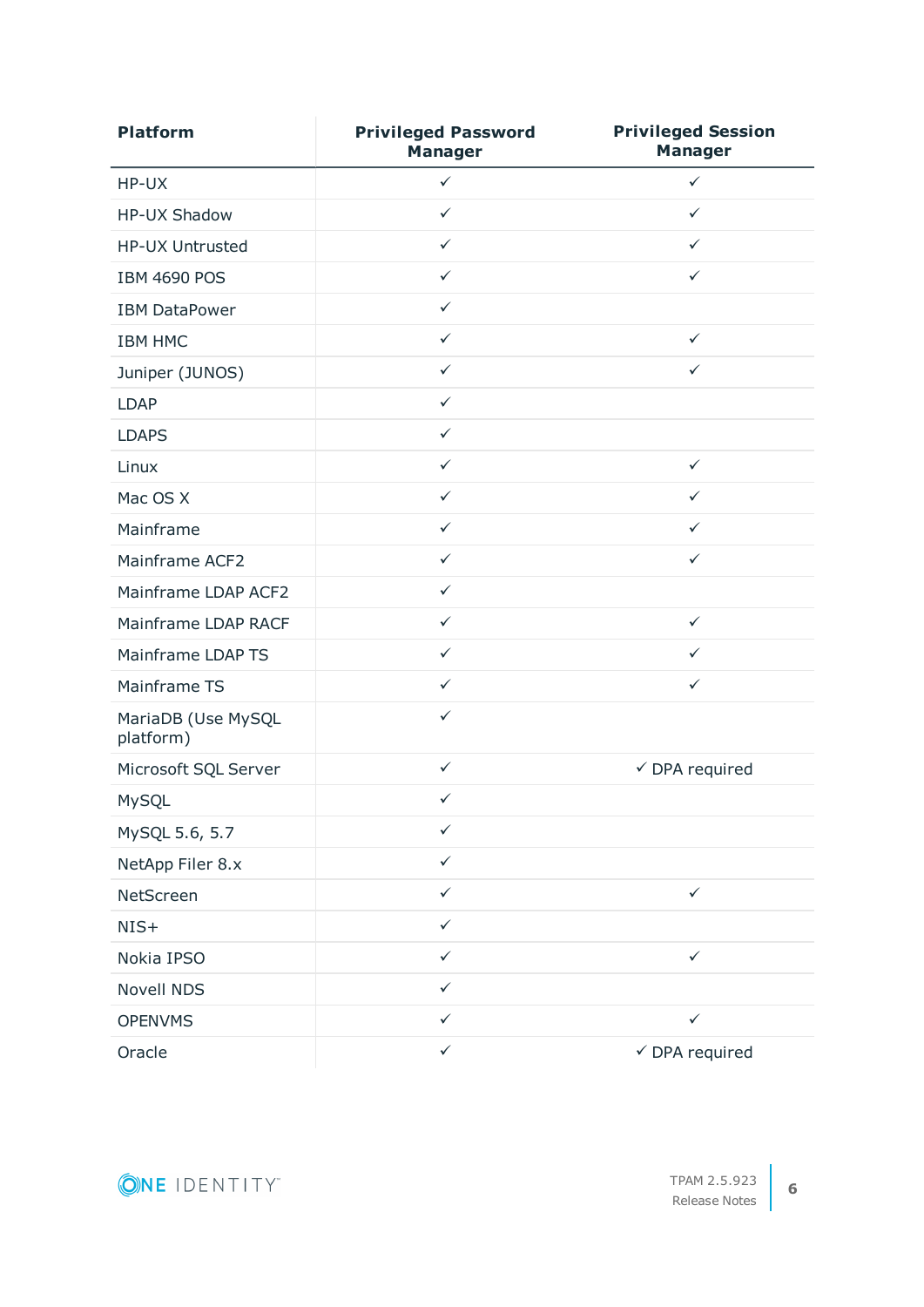| <b>Platform</b>                                                       | <b>Privileged Password</b><br><b>Manager</b> | <b>Privileged Session</b><br><b>Manager</b> |
|-----------------------------------------------------------------------|----------------------------------------------|---------------------------------------------|
| PAN-OS                                                                | $\checkmark$                                 |                                             |
| PostgreSQL                                                            | $\checkmark$                                 |                                             |
| PowerPassword                                                         | $\checkmark$                                 |                                             |
| ProxySG                                                               | $\checkmark$                                 |                                             |
| <b>PSM ICA Access</b>                                                 |                                              | $\checkmark$ DPA required                   |
| <b>PSM Web Access</b>                                                 |                                              | $\checkmark$ DPA required                   |
| <b>SAP</b>                                                            | $\checkmark$                                 |                                             |
| <b>SAP Adaptive Server</b><br>Enterprise (use the<br>Sybase platform) | $\checkmark$                                 |                                             |
| <b>SCO Openserver</b>                                                 | $\checkmark$                                 | $\checkmark$                                |
| <b>Solaris</b>                                                        | $\checkmark$                                 | $\checkmark$                                |
| SonicWall (SonicOS)                                                   | $\checkmark$                                 | ✓                                           |
| <b>Stratus VOS</b>                                                    | $\checkmark$                                 | $\checkmark$                                |
| Sybase                                                                | $\checkmark$                                 | $\checkmark$ DPA required                   |
| Teradata                                                              | $\checkmark$                                 |                                             |
| <b>Tru64 Enhanced Security</b>                                        | $\checkmark$                                 |                                             |
| Tru64 Untrusted                                                       | $\checkmark$                                 |                                             |
| UnixWare                                                              | $\checkmark$                                 | $\checkmark$                                |
| Unixware 7.X                                                          | $\checkmark$                                 | $\checkmark$                                |
| VMWare vSphere 4,5,6                                                  | $\checkmark$                                 |                                             |
| Windows                                                               | $\checkmark$                                 | ✓                                           |
| Windows 2012, 2016                                                    | $\checkmark$                                 | ✓                                           |
| <b>Windows Active</b><br>Directory                                    | $\checkmark$                                 | ✓                                           |
| Windows Desktop                                                       | $\checkmark$                                 | $\checkmark$                                |

## **Upgrade and compatibility**

The minimum requirement to upgrade to 2.5.923 TPAM is 2.5.920 AND OSPatch\_4474419 MUST be installed on the primary and all replicas prior to installing 2.5.923. The 2.5.923

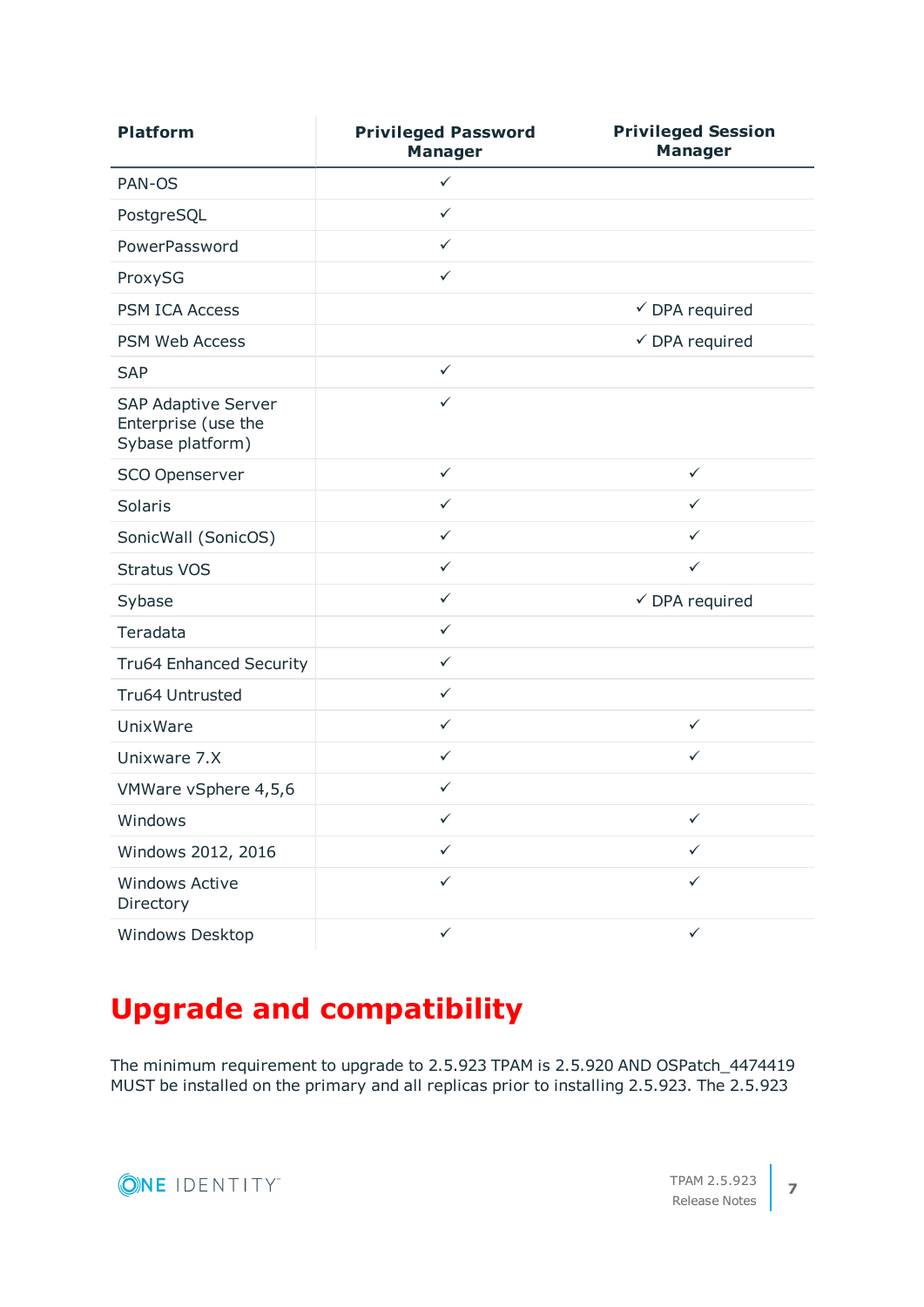patch will fail if OSPatch 4474419 is not installed.

## **Installation instructions**

- IMPORTANT: OSPATCH\_4474419 must be installed on the primary and all replicas prior to installing TPAM 2.5.923
- NOTE: For customers with replicas start at Step 1. If patching a standalone TPAM proceed to Step 6.

### *To install TPAM 2.5.923*

- 1. Log in to the TPAM /admin interface.
- 2. Set the **Replication Interval** global setting to a minimum value of **900**.
- 3. On the Cluster Management page select the Primary from the role list and click the **Restart Clustering** button.
- 4. On the Cluster Management page select each Replica from the role list and set the **Failover Timeout** to **3600**.
- 5. Set the **Database Backup Set Max Incr Usage MB** global setting to a value of **4096**.
- 6. On the Cluster Management page set the Run level to **Maintenance**.
- 7. Take a backup of the TPAM appliance.
- 8. Copy the supplied .zip file to your local computer.
- 9. Generate a support bundle and download it or send to an archive server. This can be used by support if there are any problems after an upgrade.
- 10. Select **Maint | Apply a Patch** from the menu.
- 11. Click the **Select File** button.
- 12. Click the **Browse** button. Select the patch file that you saved locally.
- 13. Click the **Upload** button.
- 14. Type the key provided on the download page in the in the **Key** box.
- 15. Type **/genkey** in the Options box.
- 16. By default, if you are applying a patch to a primary member of a cluster, the replicas in the cluster will be listed and highlighted in the Target Replicas list. If any of the replicas are deselected, the patch will not be applied to it, unless it is directly applied by logging on to the replica or applying to the replica through the CLI/API.
- 17. Click the **Apply Patch** button.

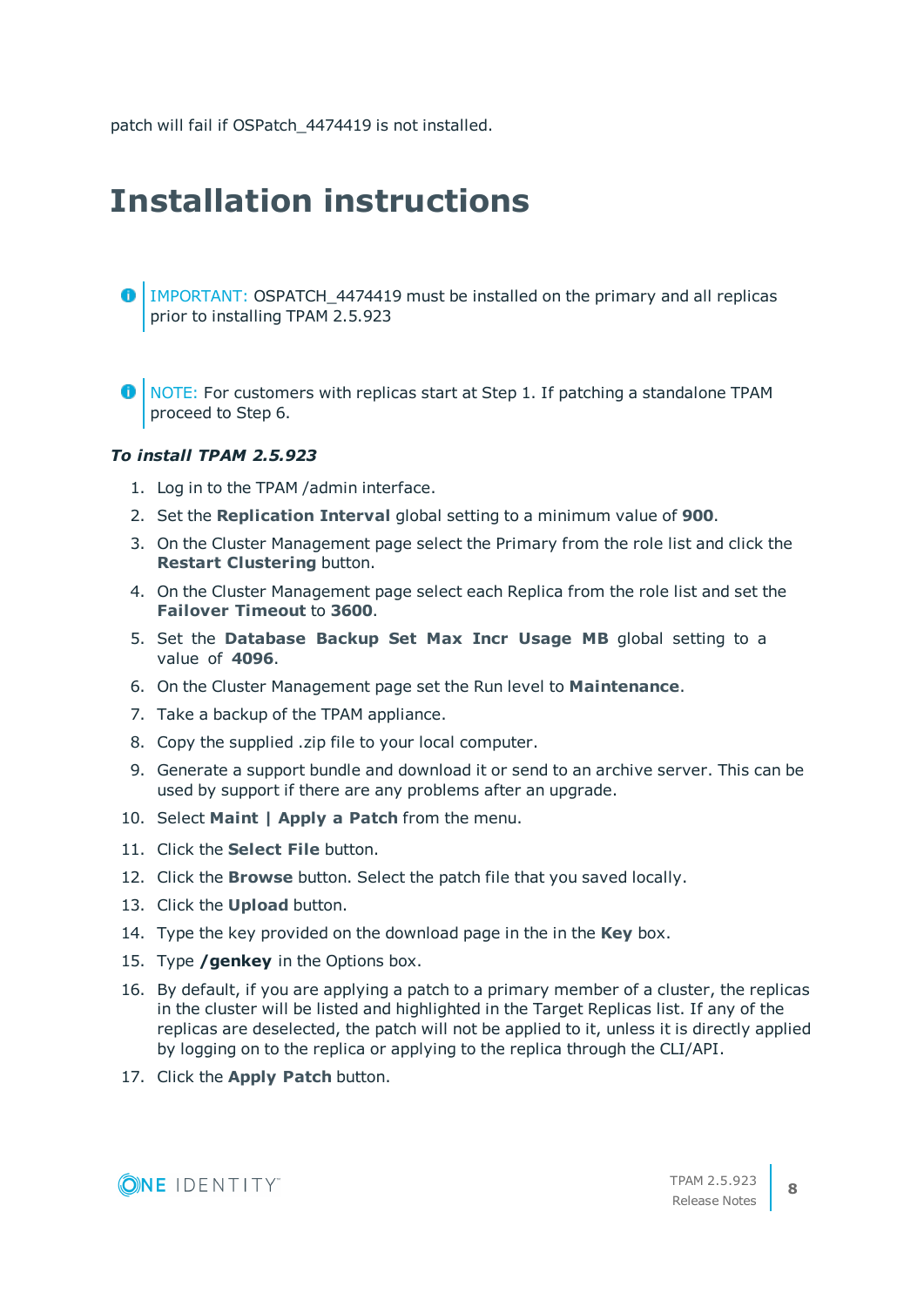- 18. While the patch is applying your TPAM session will end and you will have to log back in to the /admin interface.
- 19. Confirm that the patch has finished applying by checking the patch log on the primary and the Proc Log on the replicas, if applicable. **THE PATCH PROCESS CAN TAKE A LONG TIME SO PLEASE BE PATIENT.**
	- 0 IMPORTANT: The following errors in the patch log can be ignored: Cleaning up for Teradata WARNING: error exec-command ignored, continuing and Extracting Teradata driver updates, WARNING: error from exec-command ignored, continuing. If applying the patch through the CLI you will also see similar warning messages like these that can be ignored
- 20. If your configuration includes a cache instance (physical or virtual) log on to the cache and select **Show Appliance Status** to confirm that the cache version is now 2.4.6.
- 21. **Reboot the primary and all the replicas once the patch has successfully completed on ALL appliances.**
- 22. Put the TPAM primary appliance back at a run level of **Operational**.

Any problems applying the patch should be reported to Technical Support.

After applying the TPAM 2.5.923 patch the following types of appliances will be patched to these versions:

DPA version 3.3.18

DPA version 4.0.19

Cache server version 2.4.6

## **Globalization**

This release supports any single-byte character set. Double-byte or multi-byte character sets are not supported. In this release, all product components should be configured to use the same or compatible character encodings and should be installed to use the same locale and regional options. This release is targeted to support operations in the following regions: North America, Western Europe and Latin America, Central and Eastern Europe, Far-East Asia, Japan.

This release has the following known capabilities or limitations: Although there are existing customers in all markets, the product supports US English only at this time. There is very limited support for non-US character sets and keyboards, and only in a small number of areas within the application.